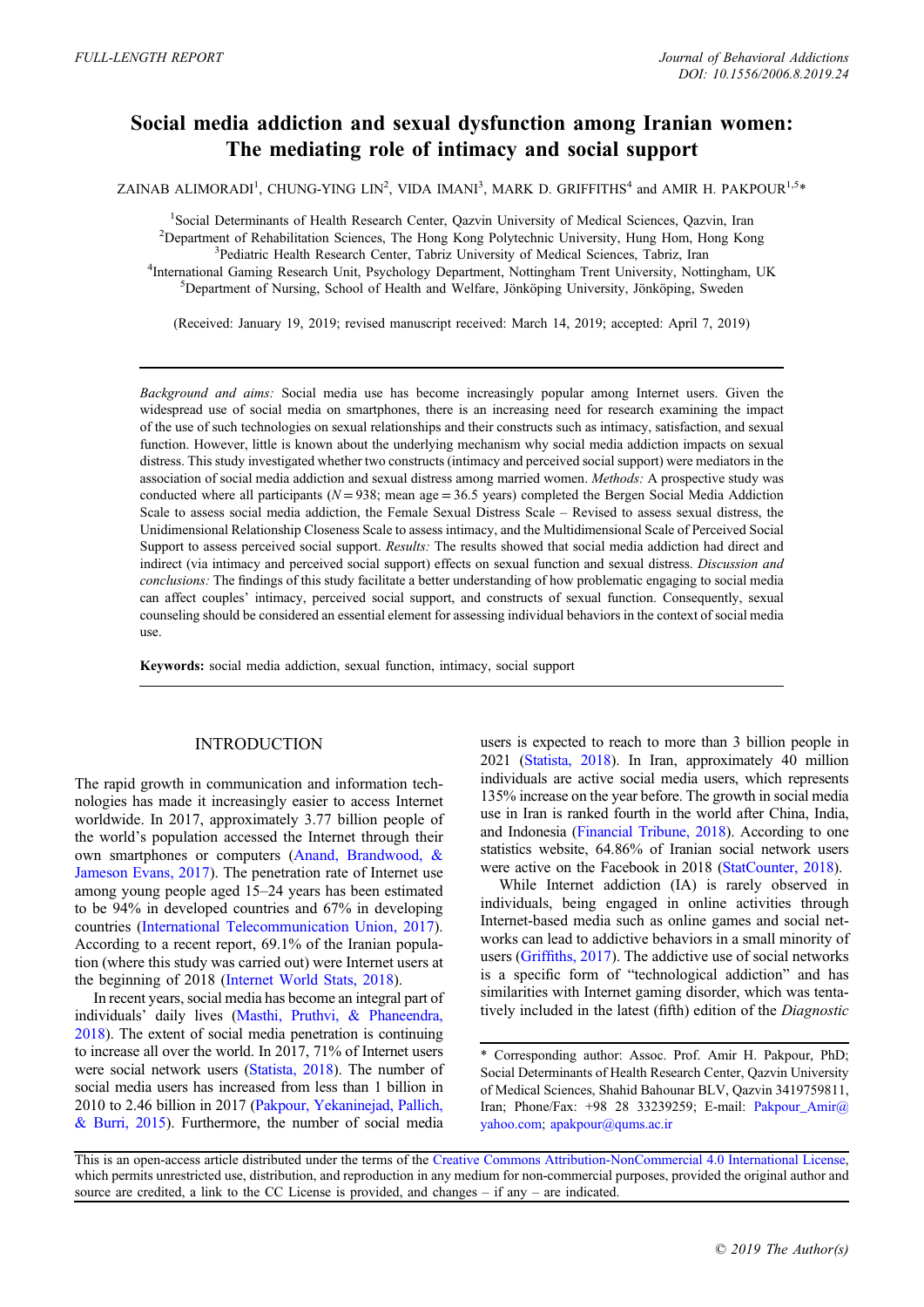and Statistical Manual of Mental Disorders as a disorder that requires further research ([American Psychiatry Associ](#page-5-0)[ation \[APA\], 2013](#page-5-0)). These conditions have been argued to have similar symptoms of addiction including salience, mood modification, tolerance, withdrawal, conflict, and relapse ([He, Turel, & Bechara, 2017](#page-6-0)). Social media addiction is characterized by paying excessive attention to social media activities often to the neglect of all other activities, and uncontrollable use to the extent that it interferes with other important areas of life including personal relationships, education, and/or occupation to the detriment of the individual (i.e., clinical impairment; [Dong & Potenza,](#page-6-0) [2014](#page-6-0)). Therefore, technological addictions such as social media addiction can have negative and severe psychological and psychosocial impacts (Griffi[ths, 2000\)](#page-6-0). The excessive online use is typically accompanied by a reduction in the size of the individuals' social circle, as well as an increase in loneliness and depression ([Lin et al., 2018\)](#page-7-0). The results of the study by Yao and Zhong ([2014\)](#page-7-0) using a prospective study confirmed that excessive and unhealthy use of the Internet over time increased the sense of loneliness among male and female students (aged: 18–36 years). Although depression had a positive and bidirectional mediating effect with IA, such a relationship was not reported in the crosslagged analysis. They reported that online social relationships with friends and family were not an effective substitute for offline interactions in reducing loneliness.

Problems encountered by individuals in relation to online use and Internet-based media should be examined more carefully from the following perspectives: (a) how individuals use this space to develop their relationships and (b) how much time individuals spend communicating with others [\(Whitty, 2008\)](#page-7-0). Spending a lot of time and energy on Internet-related activities can affect many aspects of the individual's life ([Dong & Potenza, 2014](#page-6-0)). Different studies have shown that sexual health is one of the individual health areas that may be influenced by IA and/or Internet-related activities ([Felmlee, 2001](#page-6-0); [Whitty, 2008;](#page-7-0) [Zheng & Zheng,](#page-7-0) [2014](#page-7-0)). As the number of Internet users has increased, so has the number of individuals who use the Internet for sexual activities (Cooper & Griffi[n-Shelley, 2002\)](#page-6-0). Words related to "sex" are the top terms used in search engines as evidence for this claim [\(Goodson, McCormick, & Evans, 2001\)](#page-6-0). Online sexual activities refer to any kind of online sexual activity such as searching for sexual partners, buying sexual products, sexual conversations, accessing and watching pornography, and having cybersex [\(Cooper & Grif](#page-6-0)fin-[Shelley, 2002](#page-6-0)). The use of online sexual content can play a significant role in committed relationships between spouses ([Olmstead, Negash, Pasley, & Fincham, 2013](#page-7-0)). In a study of heterosexual couples by Bridges and Morokoff  $(2011)$  $(2011)$ , 48.4% of men and 64.5% of women in the sample indicated that the use of sexual content is part of lovemaking with their partners. Although looking for online sexual content can create positive experiences for individuals, the excessive use of the Internet for sexual purposes can be disordered and/or addictive [\(Daneback, Ross, & Månsson,](#page-6-0) [2006](#page-6-0)). Studies by Aydın, Sarı, and Şahin ([2018\)](#page-6-0) and Eichenberg, Huss, and Küsel [\(2017\)](#page-6-0) demonstrated that addiction to cybersex can be a contributing factor to couples' separation and divorce. In addition, cybersex users

reported a decline in their desire for sexual intercourse. Muusses, Kerkhof, and Finkenauer ([2015\)](#page-7-0) examined the short-term and long-term relationships between the use of online sexual content and quality of spousal relationships and found a negative and reciprocal association between the use of sexual content and relationship adjustment among husbands. In other words, male sexual satisfaction with their partners predicted a decline in the use of online sexual content among husbands over the next year. However, the use of online sexual content by women did not affect sexual satisfaction with their spouses.

Sexual relationships and relationship satisfaction depend on the extent to which partners understand the needs and desires of each other [\(Peleg, 2008](#page-7-0)). Relationship adjustment is an evolutionary process between two people, which is influenced by interpersonal communication skills and the quality of sexual relationships [\(Sinha & Mukerjee, 1990](#page-7-0)). Interpersonal interactions are one of the most important predictors of relationship satisfaction. Sexual relationships are satisfactory for both parties not only when there is the physical presence, but also a connection between sexual partners ([Roberts & David, 2016](#page-7-0)). Satisfaction with the relationship, agreement, coherence, and expression of emotions and sexual satisfaction are structures that affect the quality of romantic partnerships [\(Muusses et al., 2015](#page-7-0)). Failure to establish a desirable sexual relationship and dissatisfaction with it can be accompanied by a reduction in happiness, life satisfaction, depression, anxiety, obsession and compulsion, loneliness, emptiness, low self-esteem, and mental disorders. It can also lead to difficulties in performing parental duties [\(Barzoki, Seyedroghani, & Azadarmaki,](#page-6-0) [2013;](#page-6-0) [Heiman et al., 2011](#page-6-0); [McNulty, Wenner, & Fisher,](#page-7-0) [2016\)](#page-7-0). Schmiedeberg and Schröder ([2016\)](#page-7-0) showed that the length of relationship is associated with sexual satisfaction, health status, and intimacy in the relationship, whereas conflict styles can affect sexual satisfaction with partners.

Given the widespread use of smartphones and installing different applications and connection to the Internet and social networks [\(Hertlein, 2012;](#page-6-0) [Luo & Tuney, 2015](#page-7-0)), there is an increasing need for research examining the impact of the use of such technologies on sexual relationships and their constructs, such as intimacy, satisfaction, and sexual function. Since prospective studies can demonstrate a stronger relationship between variables and considering the importance of such a relationship between online social networks and the quality of marital relationship, this study assessed the impact of social media use on couples' sexual health including sexual function, sexuality, and intimacy of couples over time.

### METHODS

#### Participants

The present research was a prospective study in women referred to urban health centers receiving routine health care in the Iranian city of Qazvin between August 2017 and October 2018. In Iran, the health system works through a network. This network comprises a referral system, beginning from primary care centers in the periphery to tertiary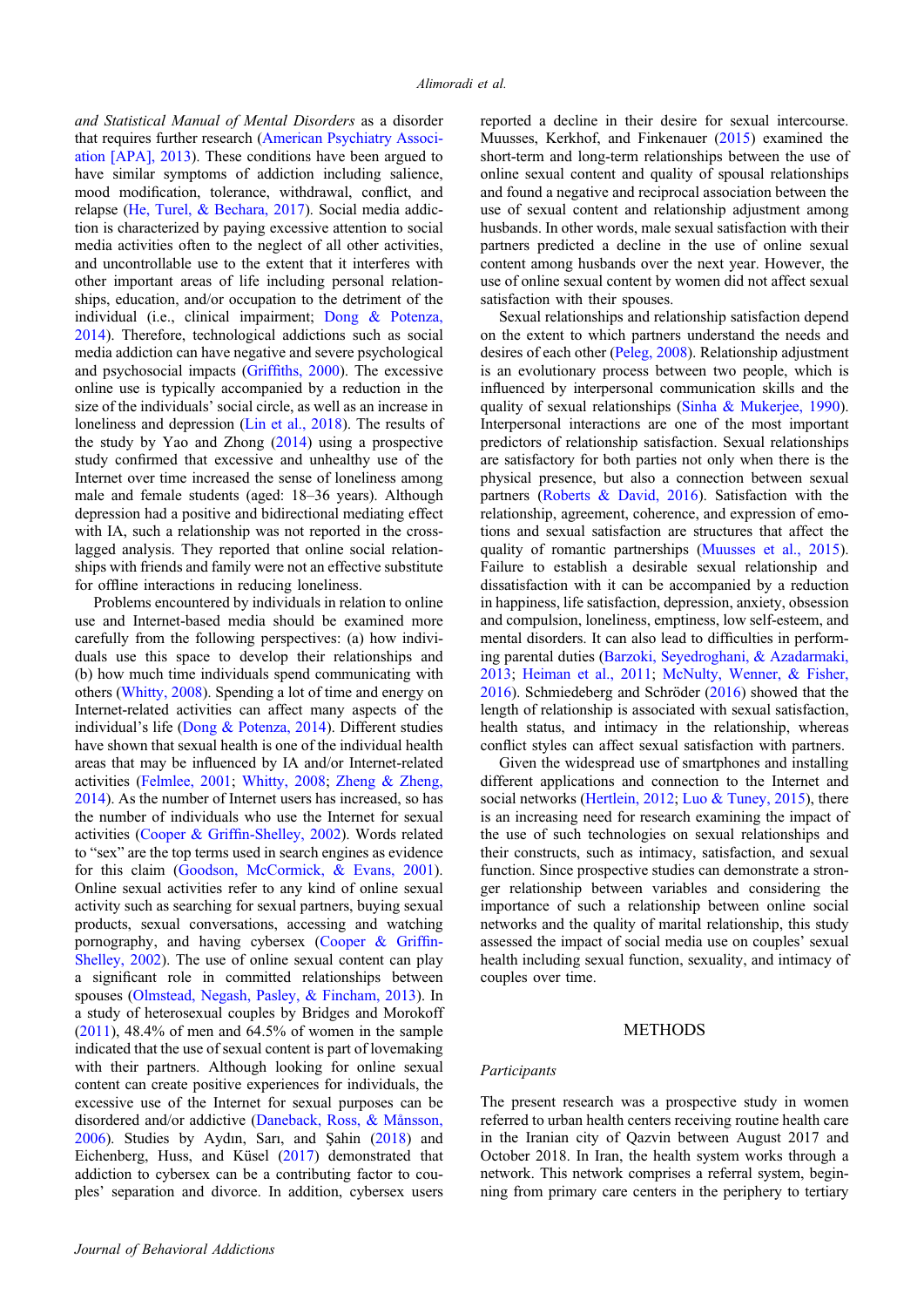hospitals in major cities. The city of Qazvin has 12 urban health centers that offer a variety of care services including prenatal care, pregnancy, postpartum, child growth monitoring, vaccination, and midwifery care services. These urban health centers are affiliated to Qazvin University of Medical Sciences, and family health records are maintained in these centers.

Female participants were included based on the eligibility criteria of being 18 years of age or older, being married or sexually active within the past 6 months, and willingness to participate in the study. Exclusion criteria were (a) having chronic physical illnesses (e.g., diabetes mellitus and cardiovascular diseases) or severe psychological illnesses, (b) using drugs that affect sexual function (e.g., psychiatric drugs and antihypertensive drugs), and (c) pregnant and lactating women. Following this recruitment process, 938 married women participated in this study.

#### Measures

The studied variables in this study included social media addiction, female sexual function, female sexual distress, intimacy and relationship closeness, social support, anxiety, and depression. In addition, demographic variables including age, education level of the woman and her husband, employment status, duration of marriage, frequency of sexual intercourse per month, pregnancy history, body mass index, women's fertility status, and smoking were studied.

Addiction to social media was assessed using the Bergen Social Media Addiction Scale (BSMAS; [Andreassen et al.,](#page-6-0) [2016](#page-6-0)). The BSMAS comprises six items on a 5-point Likert scale from 1 (very rarely) to 5 (very often). The BSMAS includes six core components of addiction (i.e., salience, mood modification, tolerance, withdrawal, conflict, and relapse). Higher scores on the BSMAS relate to a more severe addiction to social media use, and a score above 19 indicates that the individual is at risk of being addicted to social media use ([Bányai et al., 2017\)](#page-6-0). The scale was translated into Farsi with verified validity and reliability [\(Lin, Broström, Nilsen, Grif](#page-6-0)fiths, & Pakpour, 2017). Cronbach's α of the BSMAS in this study was .84.

Female sexual function was assessed using the Female Sexual Function Index (FSFI; [Lin, Burri, Fridlund, &](#page-7-0) [Pakpour, 2017;](#page-7-0) [Lin, Oveisi, Burri, & Pakpour, 2017;](#page-7-0) [Rosen et al., 2000\)](#page-7-0). It assesses sexual function in women using 19 questions comprising six independent areas, including desire (2 questions), psychological stimulation (4 questions), lubrication (4 questions), orgasms (3 questions), satisfaction (3 questions), and sexual pain (3 questions). The psychometric properties of the Farsi version of the FSFI were found to be satisfactory ([Fakhri, Pakpour,](#page-6-0) [Burri, Morshedi, & Zeidi, 2012\)](#page-6-0). Cronbach's α of the FSFI in this study was .87.

Female sexual distress was assessed using the Female Sexual Distress Scale – Revised (FSDS-R). This is a selfreport scale with 13 items that examine various aspects of women's sexual activities. All questions have a 5-point Likert score from 0 (*never*) to 4 (*always*). The higher the score, the more the sexual distress. The overall score is obtained by the summation of each question score [\(DeRogatis, Clayton,](#page-6-0) Lewis-D'[Agostino, Wunderlich, & Fu, 2008\)](#page-6-0). Validity and

reliability of its Farsi version was confirmed [\(Azimi Nekoo](#page-6-0) [et al., 2014](#page-6-0)). Cronbach's  $\alpha$  of the FSDS-R in this study was .81.

Intimacy was assessed using the Unidimensional Relationship Closeness Scale (URCS). The URCS is a selfreport scale comprising 12 items that assess the degree of closeness in individuals and social relationships ([Dibble,](#page-6-0) [Levine, & Park, 2012\)](#page-6-0). The results of the URCS survey in different groups (college dating couples, female friends and strangers, friends, and family members) showed that it had an appropriate validity and reliability ([Dibble et al., 2012](#page-6-0)). In this study, the URCS was translated into Farsi according to the international standard translation guidelines [\(Pakpour,](#page-7-0) [Zeidi, Yekaninejad, & Burri, 2014\)](#page-7-0). Accordingly, the test–retest reliability of the Farsi URCS was 0.91 within a 2-week interval and Cronbach's α coefficient was .88. Moreover, the unidimensional structure of the URCS was confirmed.

Social support was assessed using the Multidimensional Scale of Perceived Social Support (MSPSS; [Zimet, Dahlem,](#page-7-0) [Zimet, & Farley, 1988](#page-7-0)). This scale has 12 items on a 5-point scale from grade 1 (completely disagree) to 5 (completely agree). The minimum and maximum scores are 12 and 60, respectively. Psychometric properties of the Farsi MSPSS were verified by Salimi, Joukar, and Nikpour ([2009\)](#page-7-0). Cronbach's  $\alpha$  of the MSPSS in this study was .93.

Anxiety and depression were assessed using the Hospital Anxiety and Depression Scale (HADS; [Zigmond & Snaith,](#page-7-0) [1983\)](#page-7-0). This scale comprises 14 questions in two subscales of anxiety and depression on a 4-point Likert scale from 0 to 3. The maximum score on each subscale is 21. Scores above 11 on each subscale indicate psychological illness, scores of 8–10 represent borderline cases, and scores of 0–7 are considered normal. Psychometric properties of the Farsi HADS were confirmed by Montazeri, Vahdaninia, Ebrahimi, and Jarvandi ([2003\)](#page-7-0) and Lin and Pakpour ([2017\)](#page-7-0). Cronbach's  $\alpha$  of the HADS in this study was .90.

#### Procedure

A multistage cluster random-sampling method was applied. To achieve a maximum variation and economic and social diversity, the research team contacted all urban health centers in Qazvin city. After obtaining permissions, the researchers contacted eligible participants and invited them to participate in the study. One hundred files were randomly selected and screened for inclusion criteria in a telephone interview. Those women who met inclusion/exclusion criteria were asked to complete the study measures at baseline in a session in the urban health centers. The participants were then followed for a 6-month period. Six months later, the same women were asked to complete the sexual function, sexual distress, and anxiety and depression scales for the second time.

#### Statistical analyses

Continuous data were expressed as means [standard deviation (SD)] and categorical data were expressed using numbers and frequency percentages. Zero-order correlations were conducted to determine the bivariate relationships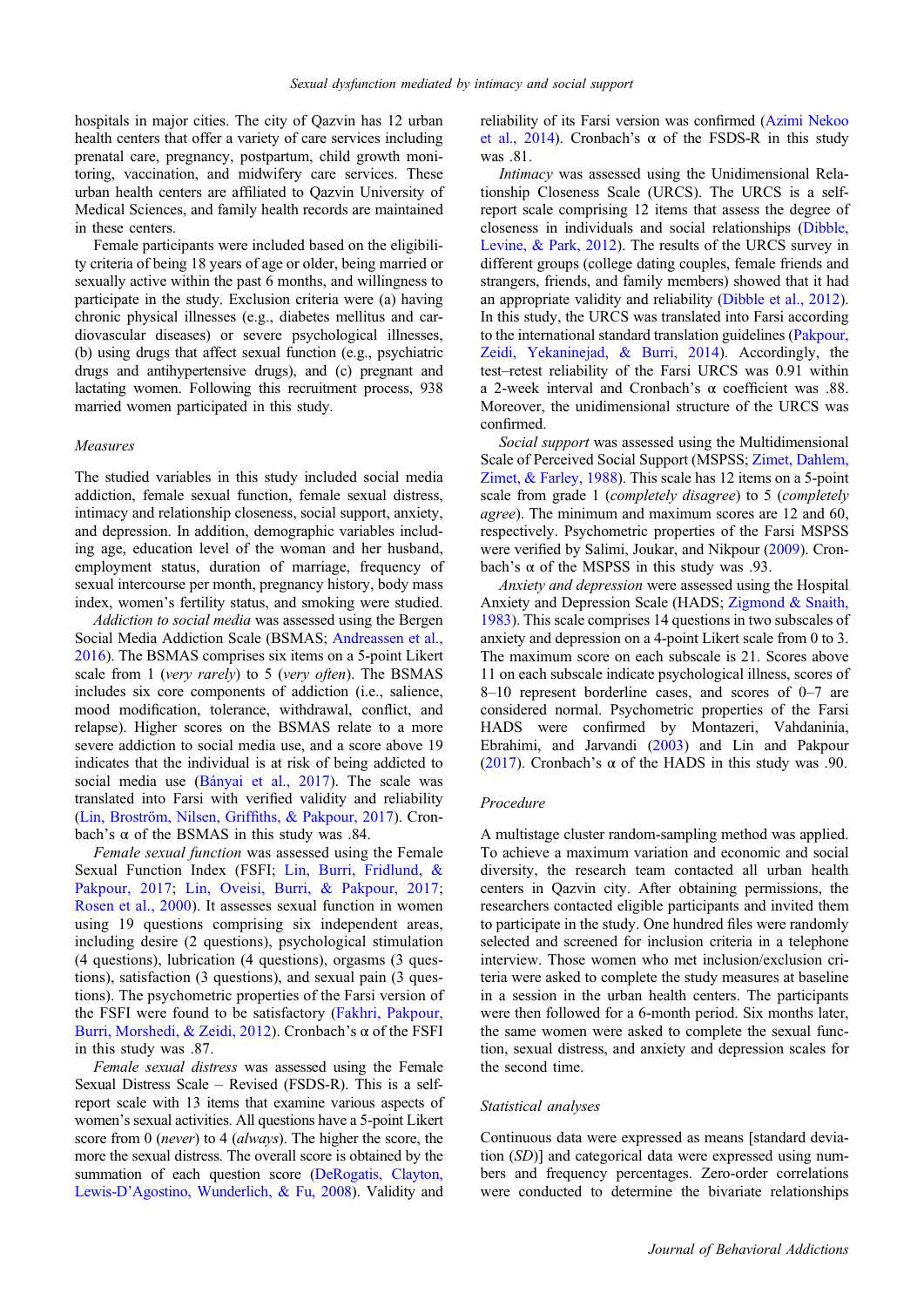between study variables, including baseline and follow-up measures. Mediation analysis was conducted to test whether the effects of social media addiction on sexual functioning/ sexual distress were mediated by perceived social support and relationship closeness using bootstrapping methods. Therefore, two mediation models were performed (i.e., Model A used FSFI as outcome measure and Model B used FSDS-R as outcome measure). In each model, the following relationships were tested: (a) the BSMAS effect on FSFI or FSDS-R (path "c" in Figure 1), (b) the BSMAS effect on mediators (i.e., perceived social support and relationship closeness; paths " $a_1$ " and " $a_2$ " in Figure 1), and (iii) mediator effects (perceived social support and relationship closeness) on FSFI or FSDS-R (paths "b1" and " $b<sub>2</sub>$ " in Figure 1). In addition, the three-step recommendations from Krull and MacKinnon [\(1999](#page-6-0)) were used to tackle the impact of the clustered data. Finally, age, husband's education, depression, anxiety, FSFI, and FSDS-R at baseline were adjusted for both Models A and B.

PROCESS macro in SPSS ([Hayes, 2013;](#page-6-0) Model 4) was used to perform multiple mediation analysis. A bootstrap procedure of 10,000 replications was used to evaluate the significance of the indirect effects. The absence of zero in the 95% bias-corrected and accelerated confidence interval (CI) is needed to identify mediated effects. The statistical analyses were performed using SPSS version 24 (IBM, Armonk, NY, USA) with significance level set at  $\alpha = .05$ .

#### Ethics

The research proposal was approved by the Ethics Committee for Biological Research in the Qazvin University of Medical Sciences. Permissions for sampling were obtained from relevant authorities. Before data collection, all ethical considerations including description of the study, privacy and confidentiality of data, anonymity, freedom to participate in the study, and withdrawal from the study were considered and explained. In addition, a written informed consent form was signed by all participants.

#### RESULTS

The participants ( $n = 938$ ) had a mean age of 36.5 years  $(SD = 6.8)$ . The mean year of education was 11.7 years for



Figure 1. The hypothesized mediation models with perceived social support and relationship closeness as proposed mediators of the effect of social media addiction on sexual function, sexual distress, depression, and anxiety. BSMAS: Bergen Social Media Addiction Scale; FSFI: Female Sexual Function Index; FSDS-R: Female Sexual Distress Scale – Revised

participants and 12.24 years for their husbands. The mean marriage duration was 9.7 years. More than half of them were housewives and 88% of them were in the premenopausal age. In addition, 36% of them had a pregnancy history.

The mean scores on each scale were as follows: social media addiction =  $15.6$  (out of 30), perceived social support =  $53.2$  (out of 60), intimacy =  $4.9$  (out of 7), sexual function = 27.7 (out of 95), anxiety = 7.7 (out of 21), depression =  $6.2$  (out of 21), and sexual distress =  $7.4$  (out of 52). After a 6-month period, the mean scores of anxiety and depression increased slightly and the mean score of sexual function and sexual distress decreased slightly. Table [1](#page-4-0) shows the demographics, means, and SDs at the baseline and after 6 months.

Table [2](#page-4-0) presents the results of zero-order correlation analysis between MSPSS, BSMAS, FSFI (at baseline and follow-up), anxiety (at baseline and follow-up), depression (at baseline and follow-up), FSDS-R (at baseline and follow-up), and URCS. The results showed that FSFI at 6 months was positively correlated with MSPSS and URCS, but negatively correlated with anxiety, and depression at 6 months, and social media addiction.

The degree to which perceived social support and relationship closeness mediated the relationship between social medial addiction and sexual functioning (Model A)/sexual distress (Model B) was tested. The results based on 10,000 bias-corrected bootstrapped samples indicated that the total effect of social media addiction on FSFI was significant  $(B = -0.93, p < .001)$ , with URCS and MSPSS explaining 31.3% of the relationship between social media addiction and FSFI. There was an indirect effect of social media addiction on FSFI via URCS:  $B = -0.16$ ,  $SE = 0.05$ , 95%  $CI = [-0.29, -0.09]$ . There was also indirect effect via MSPSS:  $B = -0.11$ ,  $SE = 0.03$ ,  $95\%$  CI = [-0.19, -0.06] (Table [3;](#page-5-0) Model A).

In Model B (Table [3](#page-5-0)), the total indirect effect of social media addiction on FSDS-R was also statistically significant  $(B = 1.23, p < .001)$ , with URCS and MSPSS explaining 45.6% of the relationship between social media addiction and FSDS-R. Regarding specific indirect effects, both URCS  $(B = 0.38, SE = 0.10, 95\% \text{ CI} = 0.24, 0.62)$  and MSPSS  $(B = 0.26, SE = 0.08, 95\% \text{ CI} = 0.15, 0.46)$  were significant mediators between social media addiction and FSDS-R.

#### DISCUSSION

This is the first study to investigate the effect of social media addiction on women's sexual function, taking into account the mediating role of social and civic support in the marital relationship using a prospective longitudinal study within a 6-month time interval. McNulty et al. [\(2016\)](#page-7-0) in a longitudinal study of 207 couples in the first 4–5 years of marriage reported that over time, marital satisfaction, sexual satisfaction, and the frequency of sexual relationships in couples decreased. Feelings of love, marital conflicts, and marital satisfaction can affect sexual satisfaction, which plays an important role in women's sexual function ([Pakpour et al., 2015](#page-7-0)).

Anxiety and depression are psychological conditions that affect women's sexual function [\(Burri, Rahman, &](#page-6-0)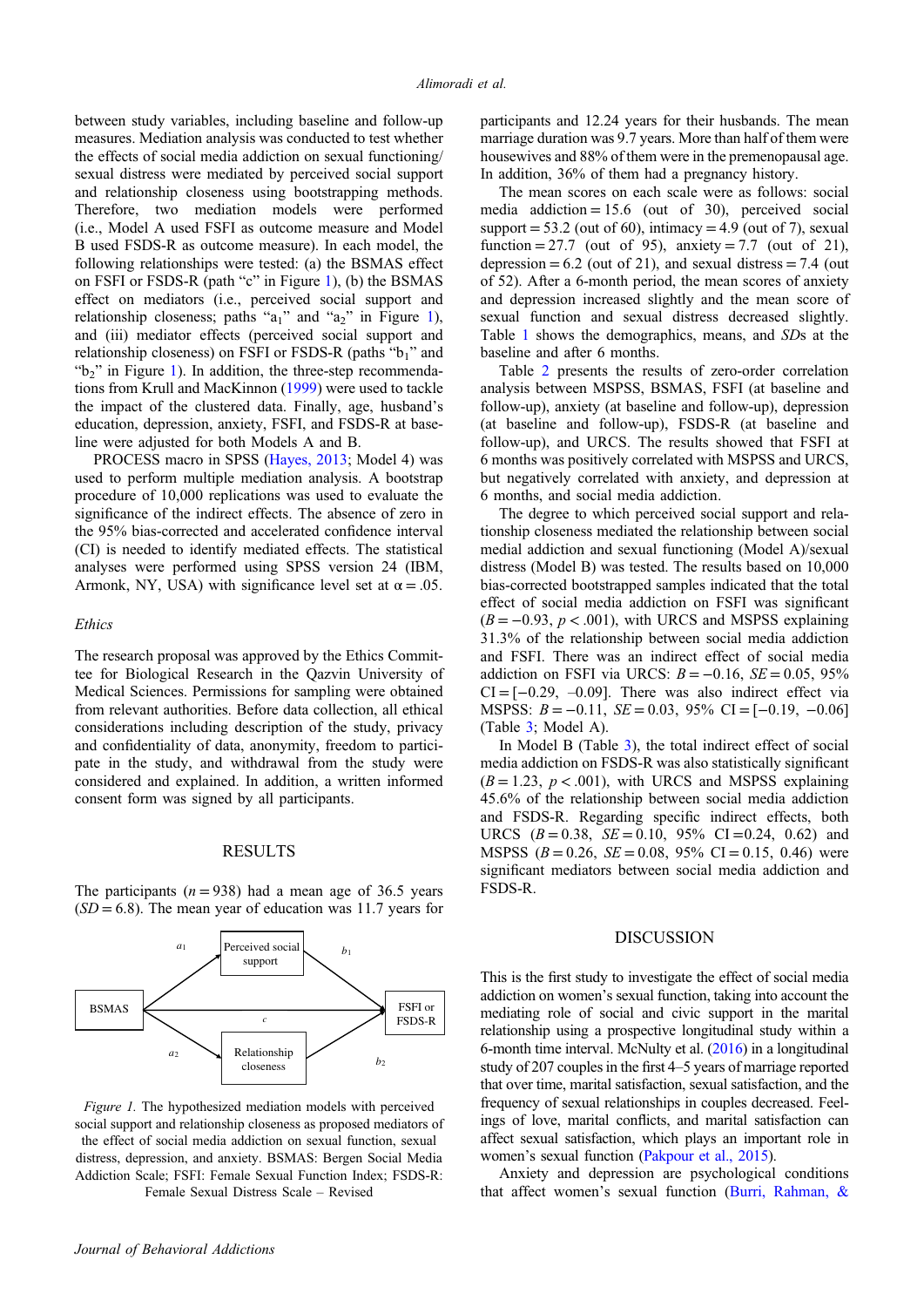Table 1. Participants' characteristics  $(N = 938)$ 

<span id="page-4-0"></span>

| Characteristics                      | $n$ (%) or $M(SD)$ |
|--------------------------------------|--------------------|
| Baseline                             |                    |
| Age (years)                          | 36.5(6.8)          |
| Years of education                   | 11.7(4.8)          |
| Number of years' education (husband) | 12.24 (5.9)        |
| Duration of marriage (years)         | 9.7(6.4)           |
| Coital frequency (per month)         | 5.2(3.9)           |
| Current smoker                       | 137 (14.6%)        |
| Occupational status                  |                    |
| Unemployed                           | 677 (55.3%)        |
| Employed                             | 261 (23.0%)        |
| Student                              | 158 (16.8%)        |
| Menopausal status                    |                    |
| Postmenopause                        | 113 (12.0%)        |
| Premenopause                         | 825 (88.0%)        |
| Parity                               |                    |
| 0                                    | 315 (33.6%)        |
| 1                                    | 341 (36.3%)        |
| $\overline{2}$                       | 209 (22.3%)        |
| >3                                   | 73 (7.8%)          |
| BMI $(kg/m^2)$                       | 22.9(6.2)          |
| Baseline                             |                    |
| Social media addiction               | 15.6(5.8)          |
| Perceived social support             | 53.2 (10.7)        |
| Relationship closeness               | 4.9(0.9)           |
| Sexual functioning                   | 27.7 (4.6)         |
| Anxiety                              | 7.7(4.9)           |
| Depression                           | 6.2(4.8)           |
| Female sexual distress               | 7.4(3.7)           |
| Six months after baseline            |                    |
| Sexual functioning                   | 27.0 (4.9)         |
| Anxiety                              | 7.9(4.7)           |
| Depression                           | 6.4(4.5)           |
| Female sexual distress               | 7.3(3.4)           |

Note. SD: standard deviation; BMI: body mass index.

[Spector, 2011;](#page-6-0) [Johannes et al., 2009](#page-6-0); [Johnson, Phelps, &](#page-6-0) [Cottler, 2004](#page-6-0); [Serati et al., 2010\)](#page-7-0). The results of this study showed that female sexual dysfunction was associated with depression and anxiety. Consequently, online engagement with social media was another factor that contributed to low female sexual dysfunction in this study. These results are consistent with those of previous research on the impact of social media activity on sexual performance. Zheng and Zheng [\(2014](#page-7-0)) found that the quality of sexual relationships of individuals was affected by online activities and the use of online sexual content. They reported that one of the predictors of online sexual activity was sexual sensation seeking. They found that the shift from actual sexual behavior to virtual sexual behavior was due to the tendency to have new and exciting sexual experiences. Sexual desire, attitude, and behavior were positively and significantly correlated with using online sexual materials. The negative impact of the use of online sexual content on sexual compatibility and sexual satisfaction has also been observed by Muusses et al. [\(2015](#page-7-0)). They showed that the use of online sexual content by men had a significant and reverse association with their sexual compatibility and satisfaction. Although the use of online sexual content can create positive experiences for some individuals ([Bridges & Morokoff,](#page-6-0) [2011\)](#page-6-0), Eichenberg et al. ([2017\)](#page-6-0) and Aydın et al. ([2018\)](#page-6-0) showed that users with online sexual activities in the cyberspace were reluctant to have real sexual relationships. Because sexual dysfunction can be due to disturbances in tendency, arousal, orgasm, and sexual pain ([APA, 2013](#page-5-0)), the loss of sexual desire can be associated with female sexual dysfunction.

Although the results of this study report the impact of the use of social media on sexual performance, the difference between this study and previous studies is that social media addiction was explored in this study, which did not necessarily include the use of sexual content. In contemporary society, given the increasing reach of the Internet, problematic Internet use and online-based media are not only related to its content, but are also related to the time spent using these media and how interpersonal relationships develop ([Whitty, 2008](#page-7-0)). Spending time and energy on Internet-based activities can affect many aspects of an individual's life ([Dong & Potenza, 2014](#page-6-0)). McDaniel and Coyne ([2016\)](#page-7-0) found that the use of such technologies interfere with the relationship between romance and satisfaction within relationships. Such an effect in this study was investigated by examining the role of intimacy and perceived social support as mediators. More specifically, this study showed that social support and intimacy accounted for a significant

Table 2. Zero-order correlations for sexual function, anxiety, depression, social media addiction, relationship closeness, and sexual distress

|                         | BSMAS <sup>a</sup> | FSFI <sup>a</sup> | Anxiety <sup>a</sup> | Depression <sup>a</sup> | $FSDS-Ra$ | URCS <sup>a</sup> | FSFI <sup>b</sup>        | Anxiety <sup>b</sup> | Depression <sup>b</sup> | $FSDS-Rb$ |
|-------------------------|--------------------|-------------------|----------------------|-------------------------|-----------|-------------------|--------------------------|----------------------|-------------------------|-----------|
| $MSPSS^a$               | $-0.14$            | 0.21              | $-0.24$              | $-0.34$                 | $-0.40$   | 0.28              | 0.24                     | $-0.21$              | $-0.30$                 | $-0.43$   |
| $BSMAS^a$               |                    | $-0.22$           | 0.29                 | 0.45                    | 0.25      | $-0.27$           | $-0.28$                  | 0.33                 | 0.44                    | 0.32      |
| FSFI <sup>a</sup>       |                    |                   | $-0.29$              | $-0.37$                 | $-0.32$   | 0.20              | 0.58                     | $-0.37$              | $-0.40$                 | $-0.38$   |
| Anxiety <sup>a</sup>    |                    |                   |                      | 0.51                    | 0.48      | $-0.38$           | $-0.41$                  | 0.55                 | 0.50                    | 0.48      |
| Depression <sup>a</sup> |                    |                   |                      | $\hspace{0.05cm}$       | 0.49      | $-0.21$           | $-0.48$                  | 0.44                 | 0.56                    | 0.69      |
| $FSDS-Ra$               |                    |                   |                      |                         |           | $-0.26$           | $-0.49$                  | 0.50                 | 0.44                    | 0.54      |
| URCS <sup>a</sup>       |                    |                   |                      |                         |           |                   | 0.27                     | $-0.31$              | $-0.28$                 | $-0.33$   |
| F <sup>b</sup>          |                    |                   |                      |                         |           |                   | $\overline{\phantom{0}}$ | $-0.41$              | $-0.39$                 | 0.51      |
| Anxiety <sup>b</sup>    |                    |                   |                      |                         |           |                   |                          |                      | 0.40                    | 0.37      |
| Depression <sup>b</sup> |                    |                   |                      |                         |           |                   |                          |                      |                         | 0.35      |

Note. MSPSS: Multidimensional Scale of Perceived Social Support; BSMAS: Bergen Social Media Addiction Scale; FSFI: Female Sexual Function Index; FSDS-R: Female Sexual Distress Scale – Revised; URCS: Unidimensional Relationship Closeness Scale. All p values <.01. Assessed at 6 months. <sup>b</sup>Assessed at baseline.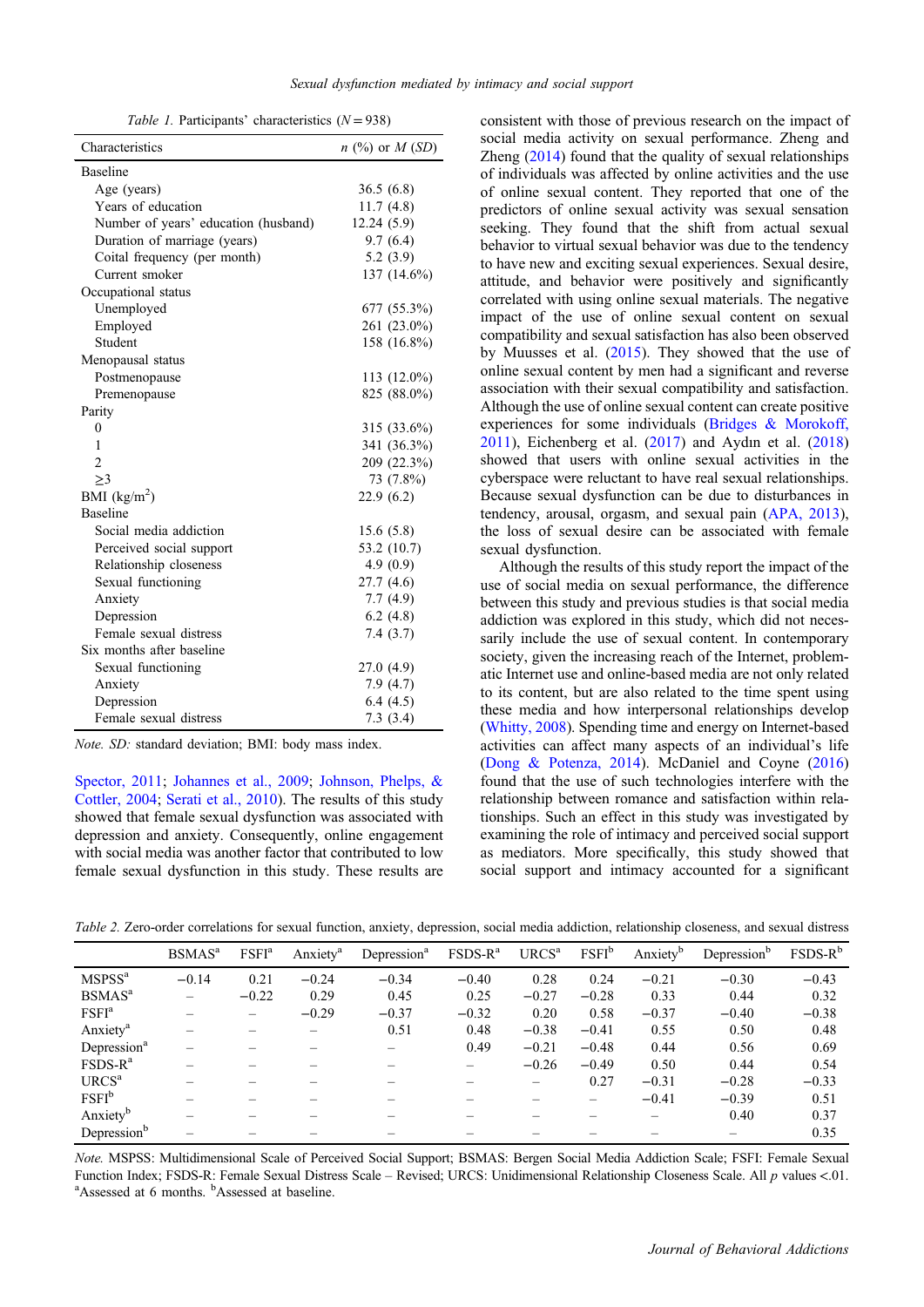#### Alimoradi et al.

<span id="page-5-0"></span>

|  |  |  |                                                                  |  |  |  | Table 3. Models of the effect of women's social media addiction on sexual function, sexual distress, and psychological distress with |  |
|--|--|--|------------------------------------------------------------------|--|--|--|--------------------------------------------------------------------------------------------------------------------------------------|--|
|  |  |  | mediators of perceived social support and relationship closeness |  |  |  |                                                                                                                                      |  |

|                                                 | Coefficient | SE             | t                | $\boldsymbol{p}$ |
|-------------------------------------------------|-------------|----------------|------------------|------------------|
| Model A. Outcome variable: FSFI                 |             |                |                  |                  |
| Total effect of BSMAS on FSFI                   | $-0.93$     | 0.14           | 6.83             | < 0.01           |
| Effects of BSMAS on FSFI in mediated model      |             |                |                  |                  |
| Direct effect of BSMAS on mediator <sup>a</sup> |             |                |                  |                  |
| <b>URCS</b>                                     | $-0.39$     | 0.04           | $-8.54$          | < 0.01           |
| <b>MSPSS</b>                                    | $-0.25$     | 0.06           | $-4.37$          | .003             |
| Direct effect of BSMAS on FSFI                  | $-0.67$     | 0.14           | $-4.77$          | < 0.01           |
| Indirect effect of BSMAS on FSFI                | Effect      | <b>Boot SE</b> | <b>Boot LLCI</b> | <b>Boot ULCI</b> |
| Total                                           | $-0.27$     | 0.07           | $-0.44$          | $-.16$           |
| <b>URCS</b>                                     | $-0.16$     | 0.05           | $-0.29$          | $-.09$           |
| <b>MSPSS</b>                                    | $-0.11$     | 0.03           | $-0.19$          | $-.06$           |
| Model B. Outcome variable: FSDS-R               |             |                |                  |                  |
| Total effect of BSMAS on FSDS-R                 | 1.23        | 0.15           | 7.94             | < .001           |
| Effects of BSMAS on FSDS-R in mediated model    |             |                |                  |                  |
| Direct effect of BSMAS on mediator <sup>a</sup> |             |                |                  |                  |
| <b>URCS</b>                                     | $-0.38$     | 0.05           | $-8.42$          | < 0.01           |
| <b>MSPSS</b>                                    | $-0.24$     | 0.06           | $-4.18$          | < .001           |
| Direct effect of BSMAS on FSDS-R                | 0.58        | 0.14           | 4.17             | < .001           |
| Indirect effect of BSMAS on FSDS-R              | Effect      | Boot SE        | <b>Boot LLCI</b> | <b>Boot ULCI</b> |
| Total                                           | 0.65        | 0.16           | 0.43             | 1.01             |
| <b>URCS</b>                                     | 0.38        | 0.10           | 0.24             | .62              |
| <b>MSPSS</b>                                    | 0.26        | 0.08           | 0.15             | .46              |

Note. Age, husband's education, baseline values of depression, anxiety, FSFI, and FSDS-R were adjusted for both Models A and B. MSPSS: Multidimensional Scale of Perceived Social Support; BSMAS: Bergen Social Media Addiction Scale; FSFI: Female Sexual Function Index; FSDS-R: Female Sexual Distress Scale – Revised; URCS: Unidimensional Relationship Closeness Scale; Boot SE: bootstrapping standard error; Boot LLCI: bootstrapping lower limit of confidence interval; Boot ULCI: bootstrapping upper limit of confidence interval. <sup>a</sup>Mediators were assessed at baseline.

percentage of the variance of the relationship between the social media use and sexual function (31.1%) and sexual distress (45.6%). Therefore, the results of the study confirmed that social media addiction not only directly contributed to female sexual dysfunction but also indirectly through the reduction of the amount of intimacy between couples and perceived social support.

# Limitations

The main limitation of this study was the lack of access to the partners of the female participants. Therefore, data concerning male psychological and sexual characteristics were not collected. Given the fact that marital relationships are bilateral and affected by both the woman and her partner, and that male psychological and sexual characteristics affect female sexual function, future studies on couples and dyads are suggested. It should also be noted that the nature of selfreport data is subject to well-known biases (such as memory recall and social desirability).

# **CONCLUSIONS**

This study demonstrated that social media addiction negatively affected women's sexual function. Accordingly, attention to the role of social media is essential in improving intimacy and supporting couples. Sexual counseling should be considered an essential element for assessing individual

behaviors in the context of social media use, particularly when it is excessive or problematic. In addition, behavioral interventions to help improve the behavior of individuals in their use of social media should be addressed in the treatment plan involving women who have a sexual dysfunction.

#### Funding sources: None.

Authors' contribution: ZA and AHP designed the study and wrote the protocol. VI and AHP collected the data and conducted the statistical analysis. MDG and C-YL contributed in editing, interpretation, and revision processes. All authors contributed to and have approved the final version of the manuscript.

Conflict of interest: MDG is the co-developer of the original version of the Bergen Social Media Addiction Scale (BSMAS). All authors report no financial or other relationship relevant to the subject of this paper.

# **REFERENCES**

American Psychiatric Association. (2013). Diagnostic and statistical manual of mental disorders (5th ed.). Arlington, VA: American Psychiatric Association.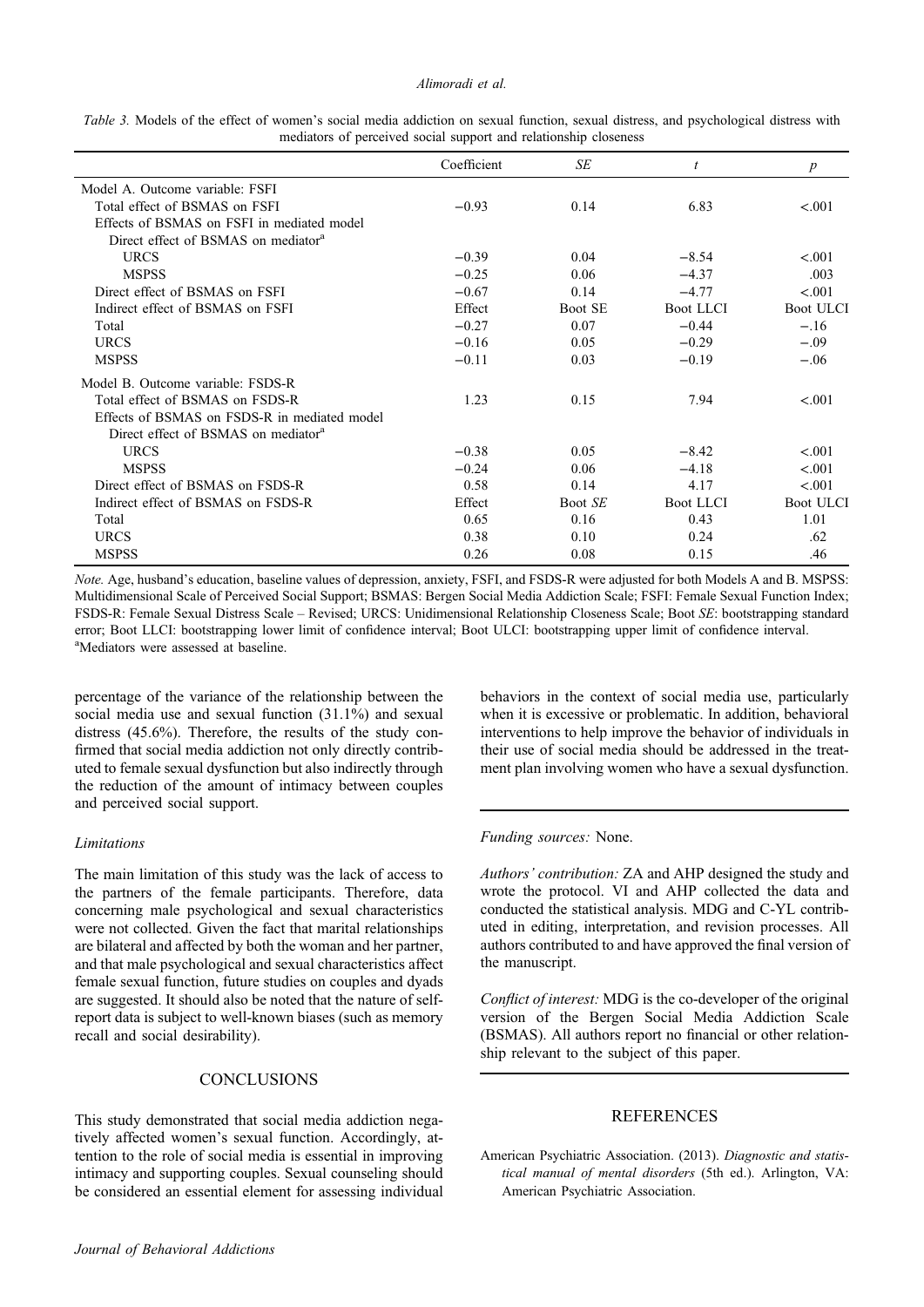- <span id="page-6-0"></span>Anand, A., Brandwood, H. J., & Jameson Evans, M. (2017). Improving patient involvement in the drug development process: Case study of potential applications from an online peer support network. Clinical Therapeutics, 39(11), 2181-2188. doi:[10.1016/j.clinthera.2017.10.004](http://dx.doi.org/10.1016/j.clinthera.2017.10.004)
- Andreassen, C. S., Billieux, J., Griffiths, M. D., Kuss, D. J., Demetrovics, Z., Mazzoni, E., & Pallesen, S. (2016). The relationship between addictive use of social media and video games and symptoms of psychiatric disorders: A large-scale cross-sectional study. Psychology of Addictive Behaviors, 30(2), 252–262. doi[:10.1037/adb0000160](http://dx.doi.org/10.1037/adb0000160)
- Aydın, B., Sarı, S. V.,  $\&$  Sahin, M. (2018). The effect of social networking on the divorce process. Universal Journal of Psychology, 6(1), 1–8. doi:[10.13189/ujp.2018.060101](http://dx.doi.org/10.13189/ujp.2018.060101)
- Azimi Nekoo, E., Burri, A., Ashrafti, F., Fridlund, B., Koenig, H. G., Derogatis, L. R., & Pakpour, A. H. (2014). Psychometric properties of the Iranian version of the Female Sexual Distress Scale-Revised in Women. Journal of Sexual Medicine, 11(4), 995–1004. doi[:10.1111/jsm.12449](http://dx.doi.org/10.1111/jsm.12449)
- Bányai, F., Zsila, Á., Király, O., Maraz, A., Elekes, Z., Griffiths, M. D., Andreassen, C. S., & Demetrovics, Z. (2017). Problematic social media use: Results from a large-scale nationally representative adolescent sample. PLoS One, 12(1), e0169839. doi:[10.1371/journal.pone.0169839](http://dx.doi.org/10.1371/journal.pone.0169839)
- Barzoki, M. H., Seyedroghani, N., & Azadarmaki, T. (2013). Sexual dissatisfaction in a sample of married Iranian women. Sexuality & Culture, 17(2), 244–259. doi[:10.1007/s12119-](http://dx.doi.org/10.1007/s12119-012-9149-y) [012-9149-y](http://dx.doi.org/10.1007/s12119-012-9149-y)
- Bridges, A. J., & Morokoff, P. J. (2011). Sexual media use and relational satisfaction in heterosexual couples. Personal Relationships, 18(4), 562–585. doi:[10.1111/j.1475-6811.2010.](http://dx.doi.org/10.1111/j.1475-6811.2010.01328.x) [01328.x](http://dx.doi.org/10.1111/j.1475-6811.2010.01328.x)
- Burri, A., Rahman, O., & Spector, T. (2011). Genetic and environmental risk factors for sexual distress and its association with female sexual dysfunction. Psychological Medicine, 41(11), 2435–2445. doi:[10.1017/S0033291711000493](http://dx.doi.org/10.1017/S0033291711000493)
- Cooper, A., & Griffin-Shelley, E. (2002). Introduction. The Internet: The next sexual revolution. New York, NY: Brunner-Routledge.
- Daneback, K., Ross, M. W., & Månsson, S.-A. (2006). Characteristics and behaviors of sexual compulsives who use the Internet for sexual purposes. Sexual Addiction & Compulsivity, 13(1), 53–67. doi:[10.1080/10720160500529276](http://dx.doi.org/10.1080/10720160500529276)
- DeRogatis, L., Clayton, A., Lewis-D'Agostino, D., Wunderlich, G., & Fu, Y. (2008). Validation of the Female Sexual Distress Scale-Revised for assessing distress in women with hypoactive sexual desire disorder. Journal of Sexual Medicine, 5(2), 357–364. doi:[10.1111/j.1743-6109.2007.00672.x](http://dx.doi.org/10.1111/j.1743-6109.2007.00672.x)
- Dibble, J. L., Levine, T. R., & Park, H. S. (2012). The Unidimensional Relationship Closeness Scale (URCS): Reliability and validity evidence for a new measure of relationship closeness. Psychological Assessment, 24(3), 565–572. doi:[10.1037/](http://dx.doi.org/10.1037/a0026265) [a0026265](http://dx.doi.org/10.1037/a0026265)
- Dong, G., & Potenza, M. N. (2014). A cognitive-behavioral model of Internet gaming disorder: Theoretical underpinnings and clinical implications. Journal of Psychiatric Research, 58, 7–11. doi[:10.1016/j.jpsychires.2014.07.005](http://dx.doi.org/10.1016/j.jpsychires.2014.07.005)
- Eichenberg, C., Huss, J., & Küsel, C. (2017). From online dating to online divorce: An overview of couple and family relationships shaped through digital media. Contemporary Family Therapy, 39(4), 249–260. doi[:10.1007/s10591-017-9434-x](http://dx.doi.org/10.1007/s10591-017-9434-x)
- Fakhri, A., Pakpour, A. H., Burri, A., Morshedi, H., & Zeidi, I. M. (2012). The Female Sexual Function Index: Translation and validation of an Iranian version. Journal of Sexual Medicine, 9(2), 514–523. doi[:10.1111/j.1743-6109.2011.02553.x](http://dx.doi.org/10.1111/j.1743-6109.2011.02553.x)
- Felmlee, D. H. (2001). No couple is an island: A social network perspective on dyadic stability. Social Forces, 79(4), 1259– 1287. doi:[10.1353/sof.2001.0039](http://dx.doi.org/10.1353/sof.2001.0039)
- Financial Tribune. (2018, February 6). Latest data on Iran: Surge in social media use Financial Tribune. First Iranian English Economic Daily. Retrieved March 13, 2019, from [https://](https://financialtribune.com/articles/sci-tech/81536/latest-data-on-iran-surge-in-social-media-use) fi[nancialtribune.com/articles/sci-tech/81536/latest-data-on-iran](https://financialtribune.com/articles/sci-tech/81536/latest-data-on-iran-surge-in-social-media-use)[surge-in-social-media-use](https://financialtribune.com/articles/sci-tech/81536/latest-data-on-iran-surge-in-social-media-use)
- Goodson, P., McCormick, D., & Evans, A. (2001). Searching for sexually explicit materials on the Internet: An exploratory study of college students' behavior and attitudes. Archives of Sexual Behavior, 30(2), 101–118. doi:[10.1023/A:1002724116437](http://dx.doi.org/10.1023/A:1002724116437)
- Griffiths, M. D. (2000). Internet addiction Time to be taken seriously? Addiction Research, 8(5), 413–418. doi[:10.3109/](http://dx.doi.org/10.3109/16066350009005587) [16066350009005587](http://dx.doi.org/10.3109/16066350009005587)
- Griffiths, M. D. (2017). Commentary: Development and validation of a self-reported questionnaire for measuring Internet search dependence. Frontiers of Public Health, 5, 95. doi[:10.3389/](http://dx.doi.org/10.3389/fpubh.2017.00095) [fpubh.2017.00095](http://dx.doi.org/10.3389/fpubh.2017.00095)
- Hayes, A. F. (2013). Introduction to mediation, moderation, and conditional process analysis: A regression-based approach. New York, NY: The Guilford Press.
- He, Q., Turel, O., & Bechara, A. (2017). Brain anatomy alterations associated with social networking site (SNS) addiction. Scientific Reports, 7(1), 45064. doi[:10.1038/srep45064](http://dx.doi.org/10.1038/srep45064)
- Heiman, J. R., Long, J. S., Smith, S. N., Fisher, W. A., Sand, M. S., & Rosen, R. C. (2011). Sexual satisfaction and relationship happiness in midlife and older couples in five countries. Archives of Sexual Behavior, 40(4), 741–753. doi[:10.1007/](http://dx.doi.org/10.1007/s10508-010-9703-3) [s10508-010-9703-3](http://dx.doi.org/10.1007/s10508-010-9703-3)
- Hertlein, K. M. (2012). Digital dwelling: Technology in couple and family relationships. Family Relations, 61(3), 374-387. doi[:10.1111/j.1741-3729.2012.00702.x](http://dx.doi.org/10.1111/j.1741-3729.2012.00702.x)
- International Telecommunication Union. (2017). ICT facts and figures 2017. Retrieved March 13, 2019, from [https://www.](https://www.itu.int/en/ITU-D/Statistics/Documents/facts/ICTFactsFigures2017.pdf) [itu.int/en/ITU-D/Statistics/Documents/facts/ICTFactsFigures](https://www.itu.int/en/ITU-D/Statistics/Documents/facts/ICTFactsFigures2017.pdf) [2017.pdf](https://www.itu.int/en/ITU-D/Statistics/Documents/facts/ICTFactsFigures2017.pdf)
- Internet World Stats. (2018). Iran Internet usage, broadband and telecommunications reports. Middle East Telecommunications Reports. Retrieved March 13, 2019, from [https://www.internet](https://www.internetworldstats.com/me/ir.htm) [worldstats.com/me/ir.htm](https://www.internetworldstats.com/me/ir.htm)
- Johannes, C. B., Clayton, A. H., Odom, D. M., Rosen, R. C., Russo, P. A., Shifren, J. L., & Monz, B. U. (2009). Distressing sexual problems in United States women revisited: Prevalence after accounting for depression. Journal of Clinical Psychiatry, 70(12), 1698–1706. doi[:10.4088/JCP.09m05390gry](http://dx.doi.org/10.4088/JCP.09m05390gry)
- Johnson, S. D., Phelps, D. L., & Cottler, L. B. (2004). The association of sexual dysfunction and substance use among a community epidemiological sample. Archives of Sexual Behavior, 33(1), 55–63. doi:[10.1023/B:ASEB.0000007462.](http://dx.doi.org/10.1023/B:ASEB.0000007462.97961.5a) [97961.5a](http://dx.doi.org/10.1023/B:ASEB.0000007462.97961.5a)
- Krull, J. L., & Mackinnon, D. P. (1999). Multilevel mediation modeling in group based intervention studies. Evaluation Review, 23(4), 418–444. doi:[10.1177/0193841X9902300404](http://dx.doi.org/10.1177/0193841X9902300404)
- Lin, C.-Y., Broström, A., Nilsen, P., Griffiths, M. D., & Pakpour, A. H. (2017a). Psychometric validation of the Persian Bergen Social Media Addiction Scale using classic test theory and